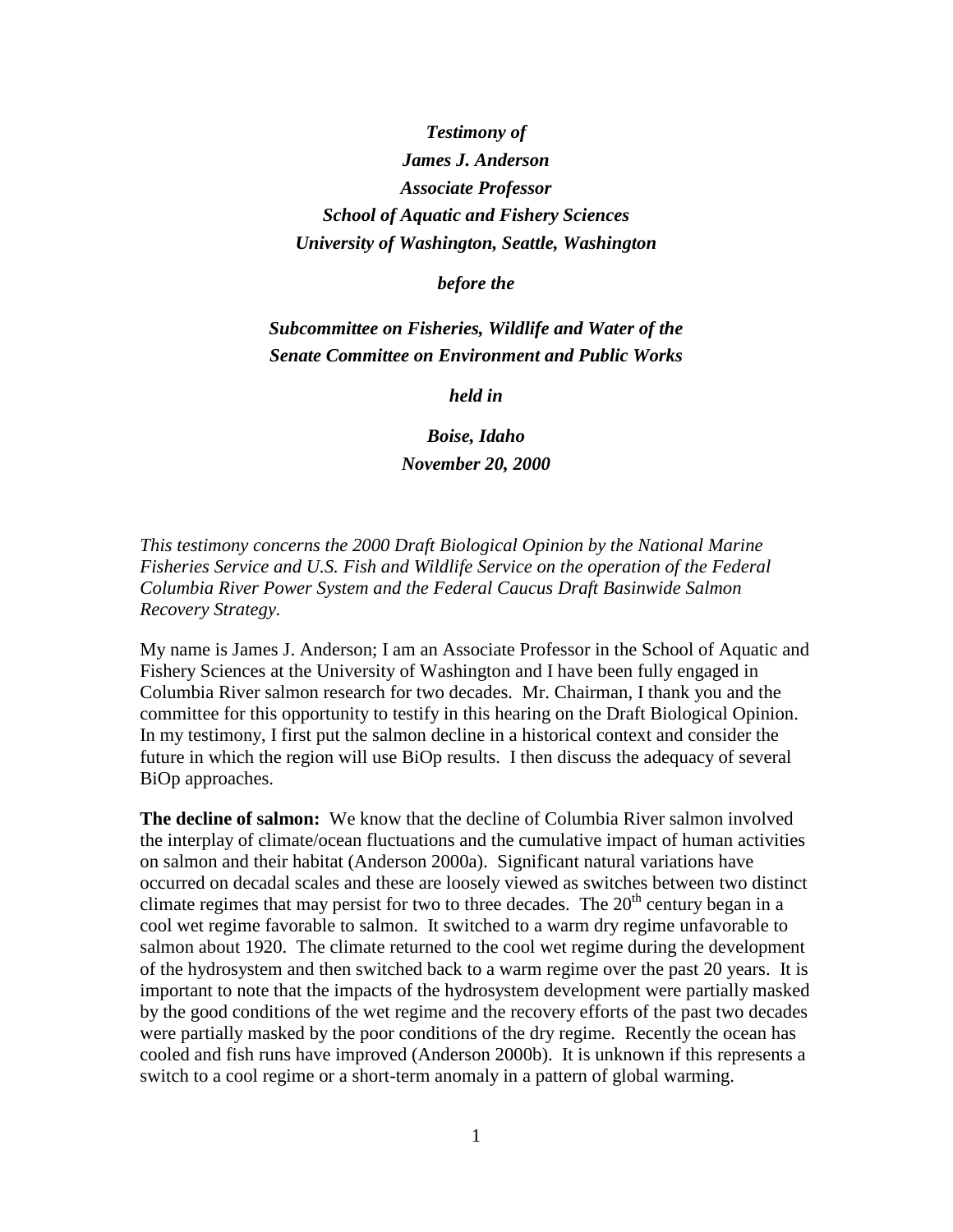If we have entered a favorable climate regime, then at the end of this decade fish runs could be abundant, independent of any restorative actions taken through the BiOp. More importantly, under this scenario the climate will eventually switch to the unfavorable regime perhaps in the second or third decade of the century. In the second scenario, global warming dominates the decadal cycles and the ocean continually warms. In both scenarios, conditions for salmon will degrade sometime in the future due to warm dry conditions. It is also inevitable that the competing demands for water and fish habitat will in the future be greater than they are today. Will the BiOp plan provide the information needed in a drier future with greater demands for the Columbia River's resources?

**Can the BiOp evaluate recovery actions?** The 2000 Draft Biological Opinion sets the course for research and actions to be taken over this decade to recover endangered salmon. Two important milestones are identified. In five years (2005), if the trend in the stocks has not significantly improved the program will be reopened for adjustments including dam-breaching. At year eight (2008), if the stock trend is downward the agencies will seek authority to breach the dams if the current science supports that recommendation.

This is not sufficient time to evaluate actions. The time between when the adults spawn and when the fisheries agencies have complete information on the returns of the progeny is 6 years. This means that for decisions at year five, complete information will be available only for fish that spawned this year and for year eight only information from spawners over the next few years will be available. Furthermore, ten to twenty years of returns are required to separate the effects of actions from the effects of climate variability (Peters and Marmorek 2000). Therefore, under the BiOp schedule, the decisions on the effectiveness of actions will depend on the state of the ocean over the next few years and will be essentially independent of the BiOp actions.

**Can the BiOp measure the effectiveness of physical standards?** Many BiOp actions are based on physical standards that produce desired changes in ecological attributes important for salmon e.g. water flow, sediment load and temperature. Although the standards are referred to as interim surrogates of performance, the BiOp does not specify how they will be connected to fish survival. It neither characterizes the potential range of the measures in terms of survival nor addresses if the desired changes are ineffective or even detrimental to fish.

**Can the BiOp assess the effectiveness of dam breaching?** The majority opinion within PATH claimed dam breaching was the most effective recovery action available (Marmorek et al. 1998). The NMFS Cumulative Risk Initiative (Kareiva et al. 2000), armed with new information, sided with the minority opinion in PATH and concluded that dam beaching on its own would not recover the stocks. CRI is vague as to what will recover the stocks but points to the estuary and the freshwater habitats as critical. If dam removal is a solution though, it requires a complex link between the smolts' hydrosystem experience and their survival in the estuary. Evaluating this linkage may be difficult or impossible in the time frame for decisions.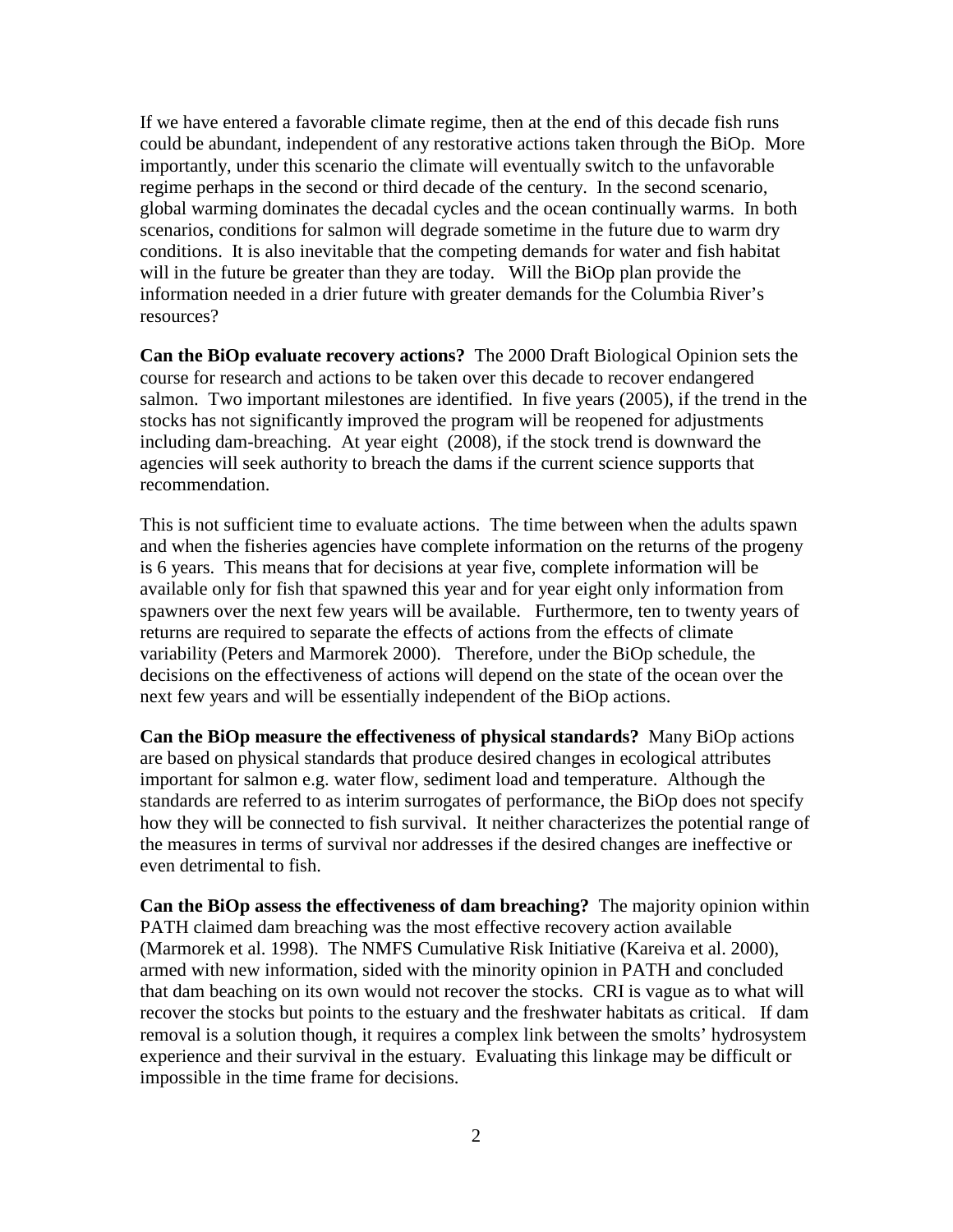**Does the BiOp assess the value of flow?** The BiOp has an aggressive policy to increase flows in the rivers, claiming they will benefit fish through many life stages. The NMFS research has shown flow is largely insignificant to fish survival, or at best its benefits uncertain. Furthermore, flow augmentation is different from the seasonal and year-toyear variations in flow, and it has even less impact on survival. Under some situations, flow augmentation can be detrimental to fish (Anderson et al. 2000). The BiOp has no program to evaluate the actual impact of flow, where it is effective and where not. In some cases, there is sufficient information to establish a possible range of flow augmentation impacts but decades of observations may be required to identify mechanisms and narrow the uncertainty in the estimates. The BiOp virtually ignores the need for these studies. The reliance on physical standards is inadequate to effectively manage flow in the future when water resources will be in more demand than they are today.

**Does the BiOp treat hatchery fish adequately?** A significant number of wild spawning stocks have hatchery influence but the BiOp does not treat these influences in a consistent manner. For example, a high proportion of Snake River fall chinook spawners are thought to be hatchery strays, but it is still considered part of the ESU. In contrast, to keep Carson Creek hatchery fish from mixing with wild fish, they are clubbed as they attempt to spawn in streams. This is a considerable a public relations problem because the Carson Creek strain is very successful and returns in large numbers. Hatchery fish are also significant because the assessment of wild stock productivity for decisions in years five and eight depends on the fraction and success of hatchery fish spawning with the wild stocks. The decision to breach dams could rely on what we assume for the success of the hatchery fish. It is somewhat ironic, if the hatchery fish are successful river spawners, the BiOp could call for dam breaching.

The BiOp calls for hatchery reform to eliminate or minimize the harm to wild fish and on an interim basis to supplement the wild fish with genetically similar hatchery fish to avoid extinction. Even though hatchery fish are inextricably linked with wild fish, the recovery measures focus on naturally spawning salmon. If hatcheries represent successful ESUs then they should be considered when assessing the status of the ESUs. Perhaps instead of treating hatcheries as interim measures, they should be considered as genetic reservoirs, especially during periods of poor ocean conditions. At the beginning of the last century, hatchery fish were considered a solution to the problem. At the end of the last century, they were considered part of the problem. How will hatcheries be viewed in this new century? The BiOp needs to address this issue.

**Are Stakeholders represented?** There are many opinions on the causes for the decline of the salmon and how they can be recovered. The BiOp represents the Federal Caucus proposal for achieving a comprehensive, long-term strategic direction for actions in the basin. It solicits stakeholder contributions through consultation and corroboration refinements of the proposal, but there is no formal process for comments or for presenting alternative approaches. It is a difficult task. PATH had this goal, incorporating state, federal and tribal scientists in a formal decision framework. Unfortunately, many conclusions of PATH were discounted because of public perceptions of bias, undue complexity, and because new studies disproved critical